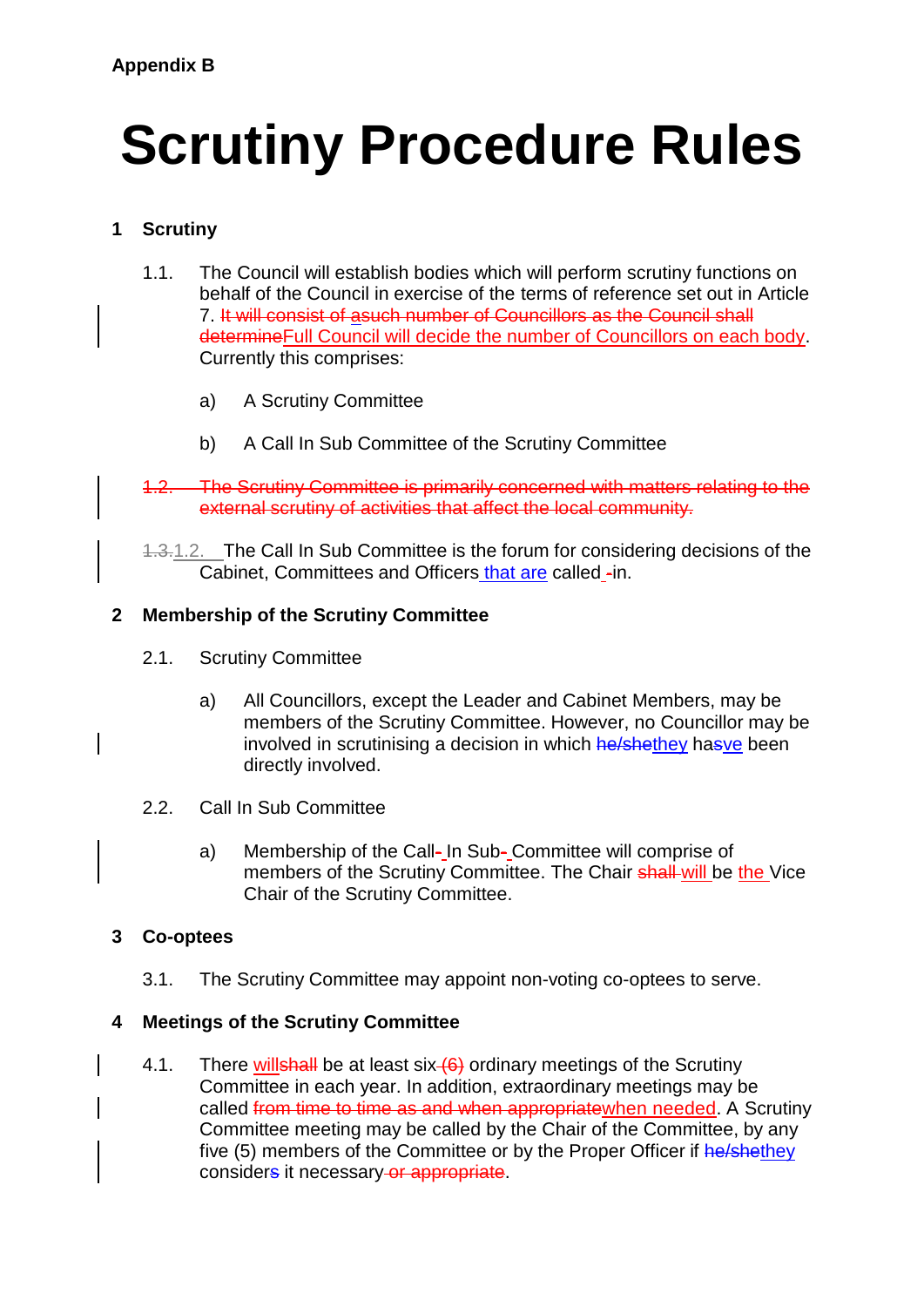## **5 Quorum**

5.1. The quorum for meetings shall-will be as set out for Committees in the Council Procedure Rules in Part 4 of the Constitution.

## **6 Who Chairs Scrutiny Committee Meetings?**

6.1. The Chair and Vice Chair of the Scrutiny Committee will be drawn from among the Councillors sitting on the Scrutiny Committee and appointed by Full Council. The Vice Chair of the Scrutiny Committee will be the Chair of the Call-In Sub- Committee.

## **7 Scrutiny Committee Work Plan**

7.1. The Scrutiny Committee will be responsible for setting its own work programme.

#### **8 Agenda Items**

- 8.1. Any member of the Scrutiny Committee shall-will be entitled to give notice to the Chief Executive that he/shethey wishes for an item to be included on the agenda for the next available meeting of the Committee or Sub - Committee. On receipt of such a request the Chief Executive will ensure that it is included on the next available agenda. The Scrutiny Committee will determine the form of the notice request.
- 8.2. The Scrutiny Committee shall also respond, as soon as their work programme permits, to requests from the Council and the Cabinet to review particular areas of activity. Where they do so, tThe Scrutiny Committee shall report its findings and any recommendations back to the Cabinet and/or Council. The Council and/or the Cabinet shallwill consider the report of the Scrutiny Committee within one month of receiving it at their next ordinary meeting.

## **9 Policy Review and Development**

9.1. The role of Overview Working Groups will be to assist the Cabinet in policy development. The Scrutiny Committee may, through its recommendations, also be involved in developing policy that is focussed on improving outcomes for local people and communities.

#### **109 Reports from the Scrutiny Committee**

10.1.9.1. Once it has formed recommendations on proposals for development, the Scrutiny Committee will prepare a formal report and submit it to the Chief Executive to arrange for it to be considered by the Cabinet (if the proposals are consistent with the existing budgetary and policy framework), or to the Full Council as appropriate (e.g. if the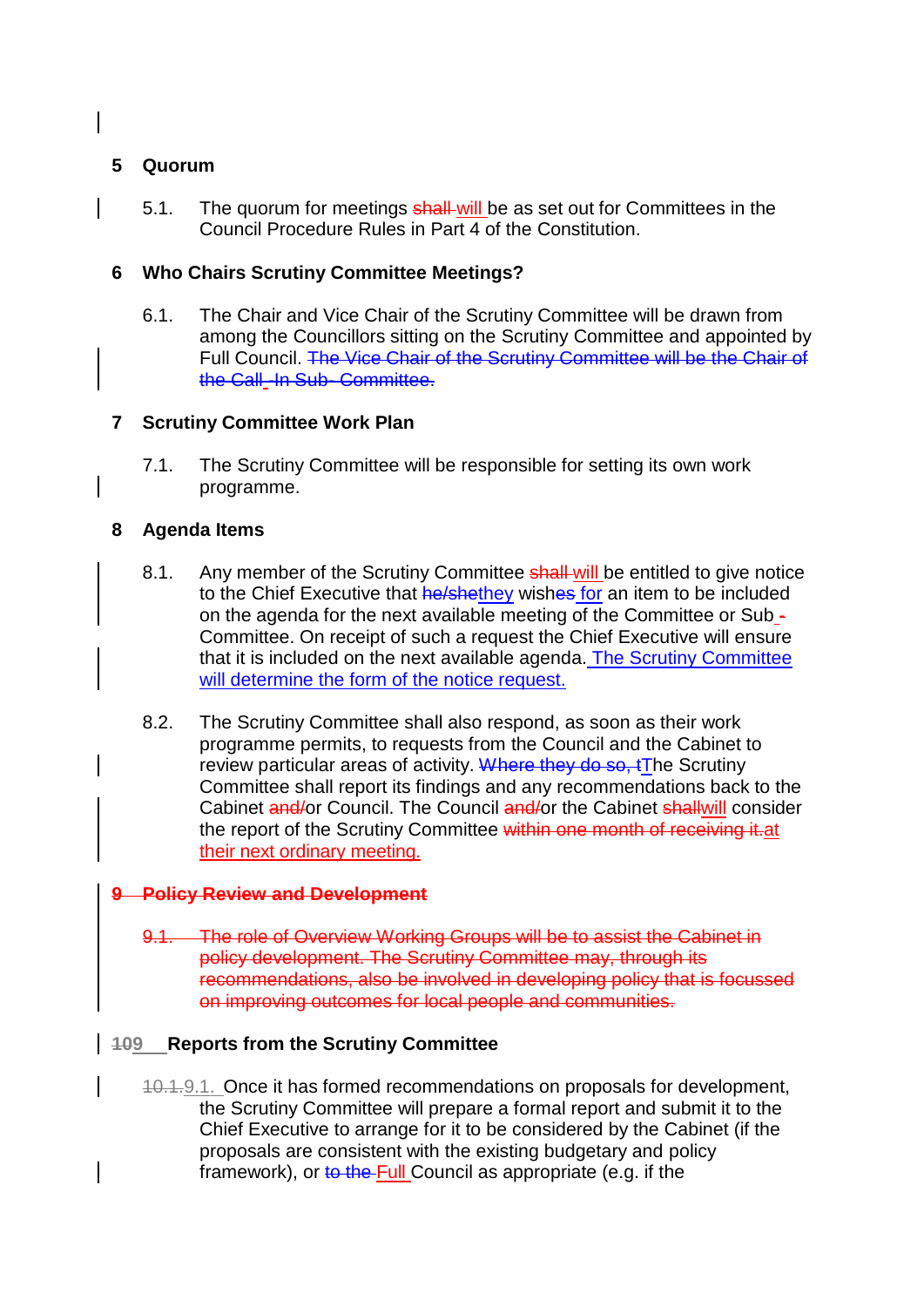recommendation would require a departure from or a change to the agreed budget and policy framework)..

- 10.2.9.2. If the Scrutiny Committee cannot agree on a single final report to the Cabinet, then up to one minority report may be prepared and submitted for consideration by the Cabinet with the majority report.
- 10.3.9.3. The Cabinet shall will consider the report of the Scrutiny Committee within one month of it being submitted to the Managing Directorat its next ordinary meeting.

## **1110 Making Sure that Scrutiny Reports are Considered by the Cabinet**

11.1.10.1. Where necessary tThe agenda for Cabinet meetings shall will include an item entitled "Communications from Committees/Working Groups/Parties and Panels<del>Issues arising from Scrutiny</del>". The reports of the Scrutiny Committee referred to the Cabinet shall be included at this point in the agenda (unless they have been previously considered in the context of the Cabinet's deliberations on a substantive item on the agenda). within the previous two meetings of the Scrutiny Committee completing its report/recommendations.

## **1211 Rights of Scrutiny Councillors to Documents**

- 12.1.11.1. In addition to their rights as Councillors, members of the Scrutiny Committee have the additional right to documents, and to notice of meetings as set out in the Access to Information Procedure Rules in Part 4 of the Constitution.
- 12.2. Nothing in this paragraph prevents more detailed liaison between the Cabinet and the Scrutiny Committee as appropriate depending on the particular matter under consideration.

## **1312 Councillors and Officers Giving Account to the Call In Sub Committee**

- 13.1.12.1. The Call -In -Sub- Committee may scrutinises and reviews decisions made following Call In which have called in through the Council's call in procedures. or actions taken in connection with the discharge of any Council function. As well as reviewing documentation in fulfilling the scrutiny role, it may require any member of the Cabinet, the Chief Executive and/or any senior Officer to attend before it to explain-in relation to matters within their remit:
	- a) any particular decision or series of decisions
	- b) the extent to which the actions taken implement Council policy
	- c) their performance
- 13.2.12.2. It is the duty of those persons to attend if so required.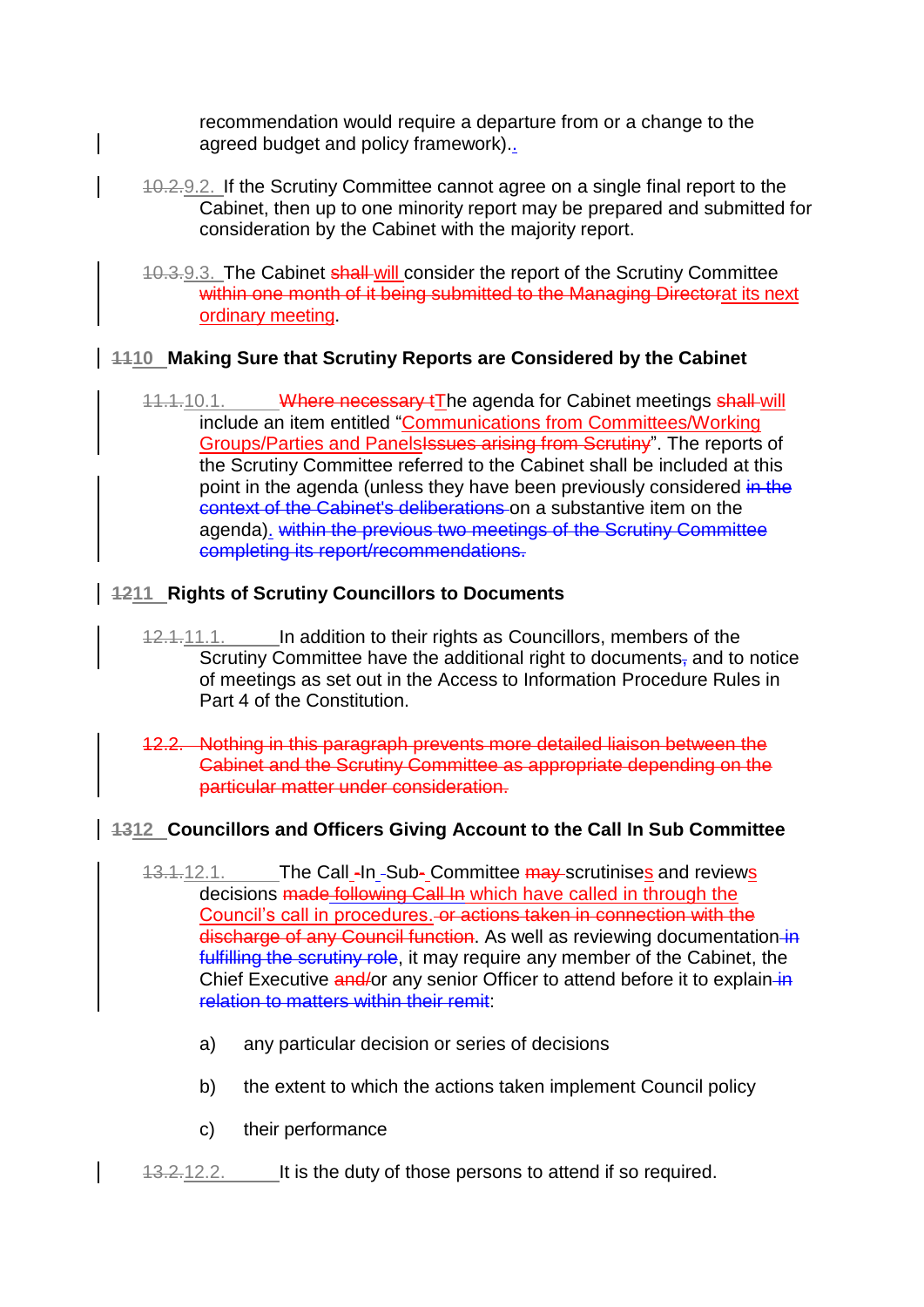- 13.3.12.3. Where any Councillor or Officer is required to attend the Call -In Sub- Committee under this provision, the Chair will inform the Chief Executive. The Chief Executive shall will inform the Councillor or Officer in writing giving at least five  $\left(5\right)$  clear working days' notice of the meeting at which he/she isthey are required to attend. The notice will state the nature of the item on which he/she isthey are required to attend to give account and whether any papers are required to be produced for the Sub -Committee. Where the account to be given to the Sub- Committee will require the production of a reportneeds a report, the Councillor or Officer concerned will be given sufficient notice to allow them to prepare the document. for preparation of that documentation.
- 13.4.12.4. Where, in exceptional circumstances, the Councillor or Officer is unable to -attend on the required date, then the Call -In Sub- Committee shall, in consultation with the Councillor or Officer, arrange an alternative date. The re-arranged date will be for attendance to take place within a maximum of 28 days from the date of the original request.

## **1413 Attendance by Others at Call In Sub Committee**

- 14.1.13.1. Individuals, and representatives or organisations may be invited other than those referred to in paragraph 13 above to address it, discuss issues of local concern and/or answer questions. It may for example wish to hear from residents, stakeholders and Councillors and Officers in other parts of the public sector and shall invite such people to attend.
- 14.2.13.2. Attendance is entirely optional but desirable.

## **1514 Call In**

- 15.1.14.1. Call -in should only be used in exceptional circumstances. These are where members of the Call -In Sub -Committee have evidence which suggests that the Cabinet did not take the decision in accordance with the principles set out in Article 12 of the Constitution.
- 15.2.14.2. When a decision is made by the Cabinet, Leader or Portfolio Holder or under joint arrangements, the decision shall be published electronically and, including where possible by electronic means, and shall be available at the main offices of the Council normally within five  $\overline{(5)}$ working days of being made.
- 15.3.14.3. **That The decision notice will bear have the date on which it is** was published and will specify that the decision will come into force and may then be implemented, on the expiry of five  $(5)$  clear working days after the publication of the decision unless it is subject to call-in for consideration by the Call -In Sub -Committee.
- 15.4.14.4. During the period stated above any two  $\left(2\right)$  Members of the Call -In Sub -Committee may give written notice to the Chief Executive,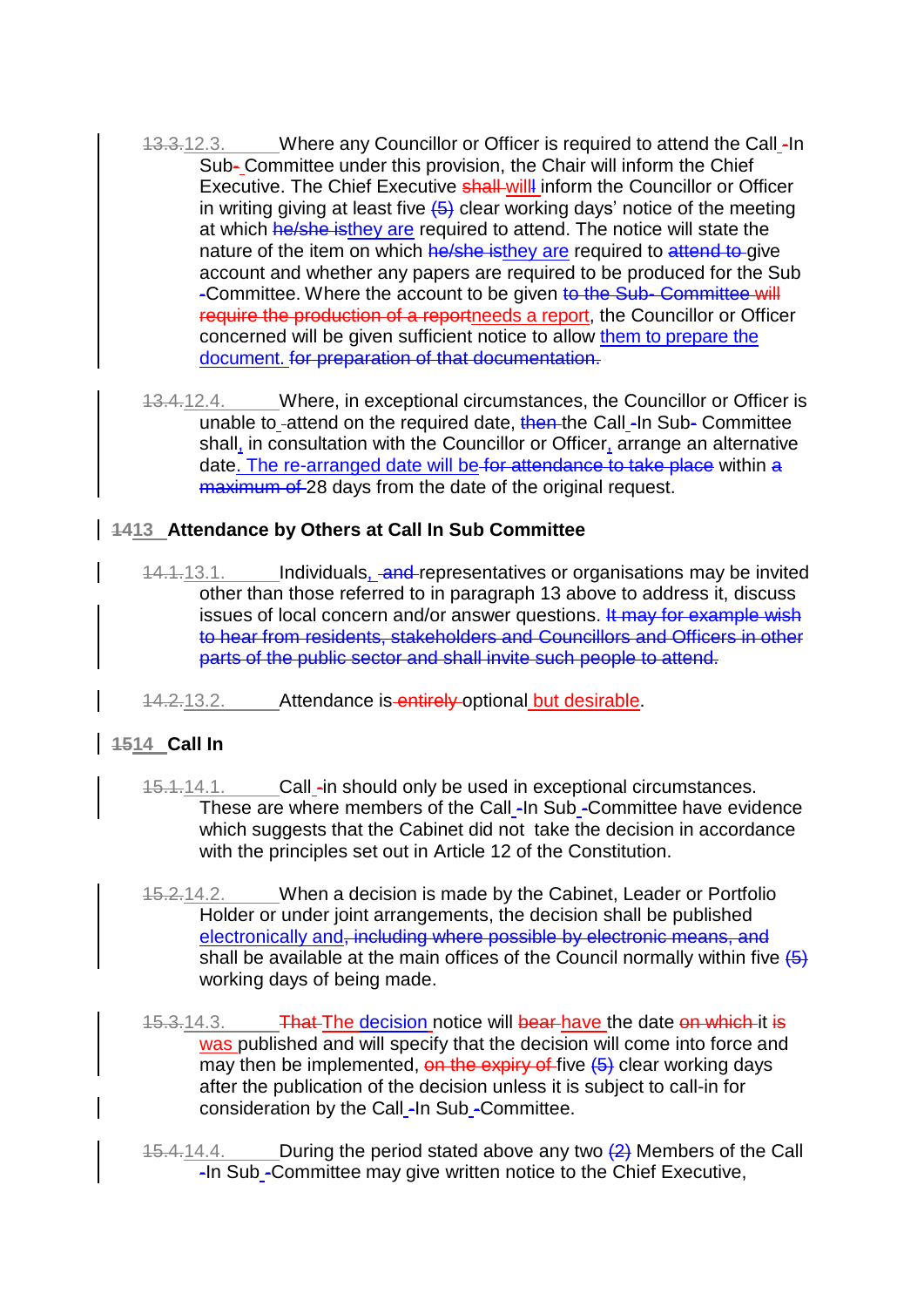identifying the decision to be called-in, supported by reasons. Such This notice must be to be received before 5:00 pm on the fifth day,  $(4.30 \text{pm} \text{m})$  if it is a Friday). The Proper Officer shall then notify the decision-taker of the call-in request and shall-will call a meeting of the Sub-Committee on such date as he/shethey may determine in consultation with the Chair (or Vice-Chair) of the Sub -Committee (in the case of absence, the Vice- Chair), and in any case within ten  $(10)$  working days of the receipt of the call -in request.

- 15.5.14.5. No further action may be taken to implement the decision until the call -in process has been completed.
- 15.6.14.6. The decision -making body or person may amend the draft minute of the decision or action called -in in consultation with relevant Officers if in their opinion it is inaccurate.
- 15.7.14.7. If following an objection to the decision, a decision has been called in and the Call -In-Sub -Committee does not meet in the period set out above the decision will take effect following that period<sub> $\bar{x}$ </sub>.  $\theta$  orif the Sub Committee does meet during that period but does not refer the matter back to the decision -making person or body, the decision shall-will take effect on the date of the Call -In Sub - Committee meeting, or the expiry of the period specified for calling the meeting, whichever is the earlier.
- 15.8.14.8. If, having considered the decision, the Call -In Sub -Committee is still concerned about it, it may refer it back to the decision -making person or body for reconsideration. The Call In Sub Committee will , setting out in writing the nature of its concerns or refer the matter to the Scrutiny Committee. If referred to the decision -maker they shall then reconsiderwill reconsider it within a further ten (10) clear working days and make a final decision on the route of action they propose. A., amending the decision or not, before adopting a final decision.
- 15.9. If the next available meeting of the decision -making body is cancelled and will not be re-arranged until after the next meeting of Full Council then the matter shall be referred to Full Council.
- 15.10.14.9. If the matter was referred to Full Council and the Councilit does not object to a decision which has been made, then no further action is necessary and the decision will be effective in accordance with the provision below. However, if the Council does object, it can only make decisions on matters which are outside of the current policy framework or budget. If a decision is consistent with the framework or budget, the Council will refer the decision back to the decision maker. The decision maker will decide whether to amend the decision before implementing itshall refer the decision to the decision -making person or body, together with the Council'sits views on the decision. Theat decision-making body or person shall then choose whether to amend the decision or not and reach a final decision for implementation. Where the decision was taken by the Cabinet, a meeting will be convened toto the decision maker will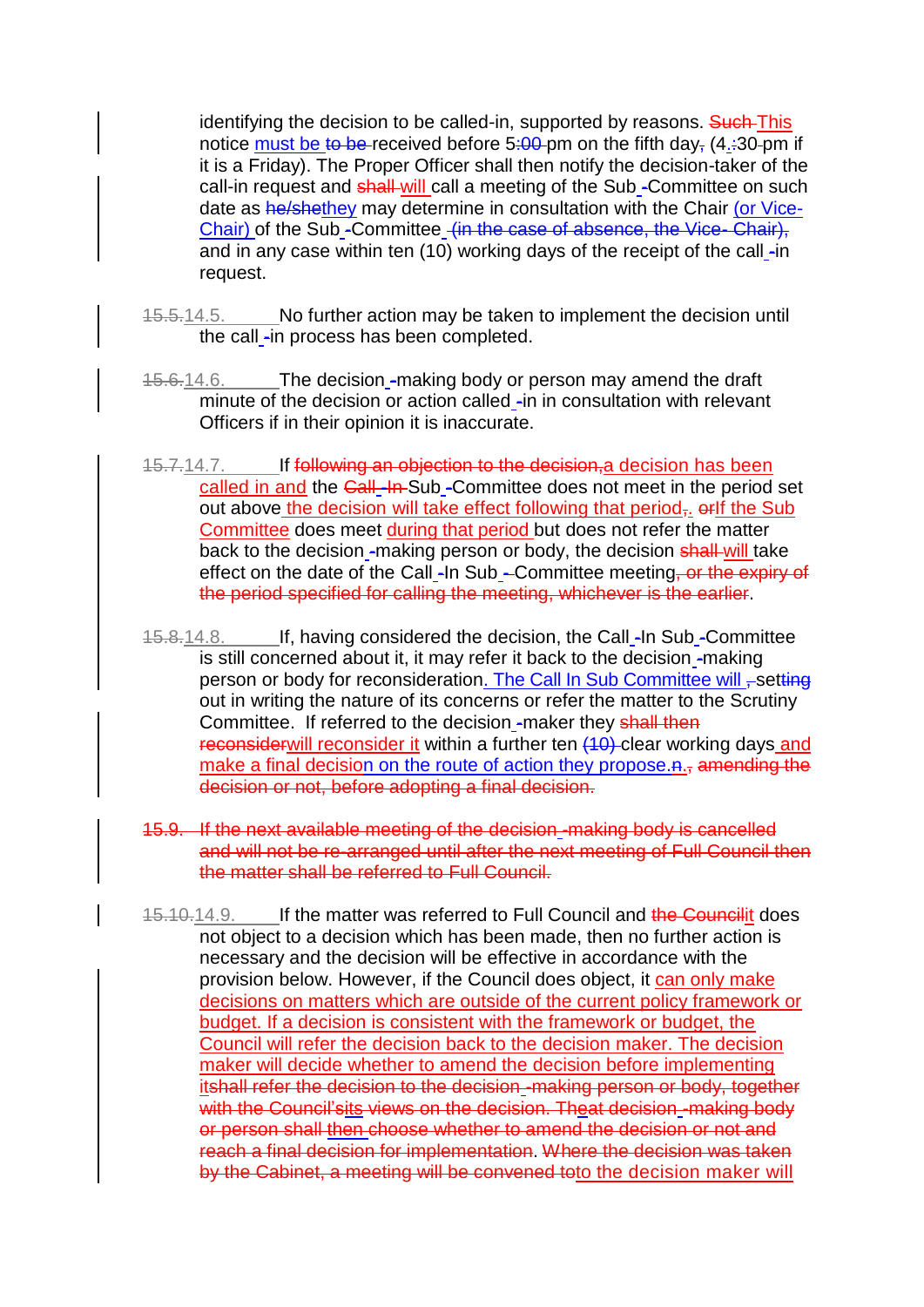reconsider it the decision within ten  $(10)$  clear working days of the Council request.

15.11.14.10. If the Council does not meet, or if it does but does not refer the decision back to the decision -making body or person, the decision will become effective on the date of the Council meeting or expiry of the period in which the Council meeting should have been held, whichever is earlier.

## **1615 Call In Exceptions**

- 16.1.15.1. In order to ensure that call -in is not abused or, not causes unreasonable delay, certain limitations are placed on its use. Consequently the following decisions shall not be subject to call -in:
	- a) a decision that stands as a recommendation to Full Council
	- b) a decision to implement a decision approved in principle by Council within the preceding  $six$  (6) months
	- c) a decision taken in circumstances where the decision making body or person in question has resolved that the matter is urgent (for reasons recorded in the decision) where any delay that may result from call -in may be prejudicial to the interests of the Council or any third party. The reason the decision is considered urgent will be included within the report or the minutes.
	- d) a decision taken in exercise of the Council's function as local planning authority or licensing authority when acting in a regulatory manner for which external appeal processes are available
	- e) a decision on a procedural matter or a matter reported for information only
	- f) a decision of a Committee when acting in an appeal capacity
	- $\pm$ q) any other non-executive decision making. $\pm$

## **1716 Call In and Urgency**

17.1.16.1. The call -in procedure set out above shall-will not apply where the decision being taken by the Cabinet, Leader or Portfolio Holder was urgent. A decision will be urgent if any delay likely to be caused by the call -in process would seriously prejudice the Council's or the public's interests. The record of the decision and notice by which it is made public shall state whether, in the opinion of the decision- making person or body, the decision is an urgent one, and therefore not subject to call  $\text{-}$ in. The Cabinet, Leader or Portfolio Holder must agree both: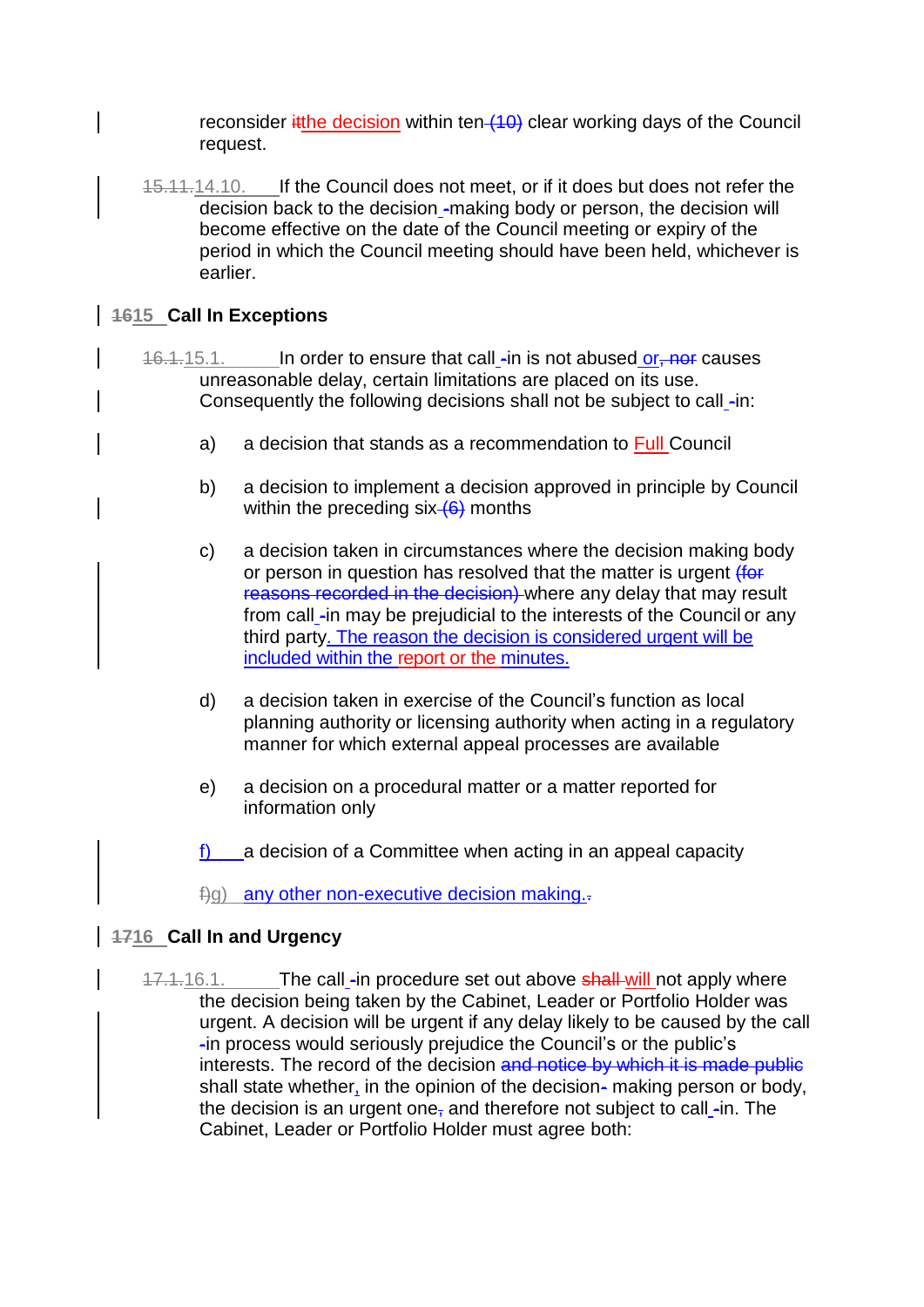- a) that the decision proposed is reasonable in all the circumstances; and
- b) to it being treated as a matter of urgency. In the absence of the Chair of the Scrutiny Committee, the Vice-Chair's consent shall be required. In the absence of both, the Chief Executive or his/her-their nominee's consent shall be required.
- 17.2.16.2. The operation of the provisions relating to call -in and urgency shall be monitored annually. <del>, and a</del>A report needs to be submitted to Council with proposals for review if necessary.

## **1817 The Party Whip**

18.1.17.1. When considering any matter in respect of which a Councillor is subject to a party whip, that Councillor must declare the existence of the whip and the nature of it before the commencement of the decision making body or persons deliberations on the matterIf a Councillor is subject to a party whip on any matter they must declare this, as well as the nature of the whip, before the matter is considered. The declaration and the detail of the whipping arrangements shall will be recorded in the minutes of the meeting.

#### **1918 Procedure at Scrutiny Committee Meetings**

- 19.1.18.1. The Scrutiny Committee shall-will consider the following business:
	- a) minutes of the last meeting
	- b) declarations of interest (including whipping declarations)
	- c) responses of the Cabinet to reports of the Scrutiny Committee
	- d) the business otherwise set out on the agenda for the meeting.
- 19.2.18.2. The Committee may also ask people to attend to give evidence at its meetings which are to be conducted in accordance with the following principles set out in the Cabinet-Scrutiny Protocol:
	- a) that the investigation be conducted fairly and all members of the Committee be given the opportunity to ask questions of attendees, and to contribute and speak
	- b) that those assisting the Committee by giving evidence be treated with respect and courtesy
	- c) that the investigation be conducted so as to maximise the efficiency of the investigation or analysis.